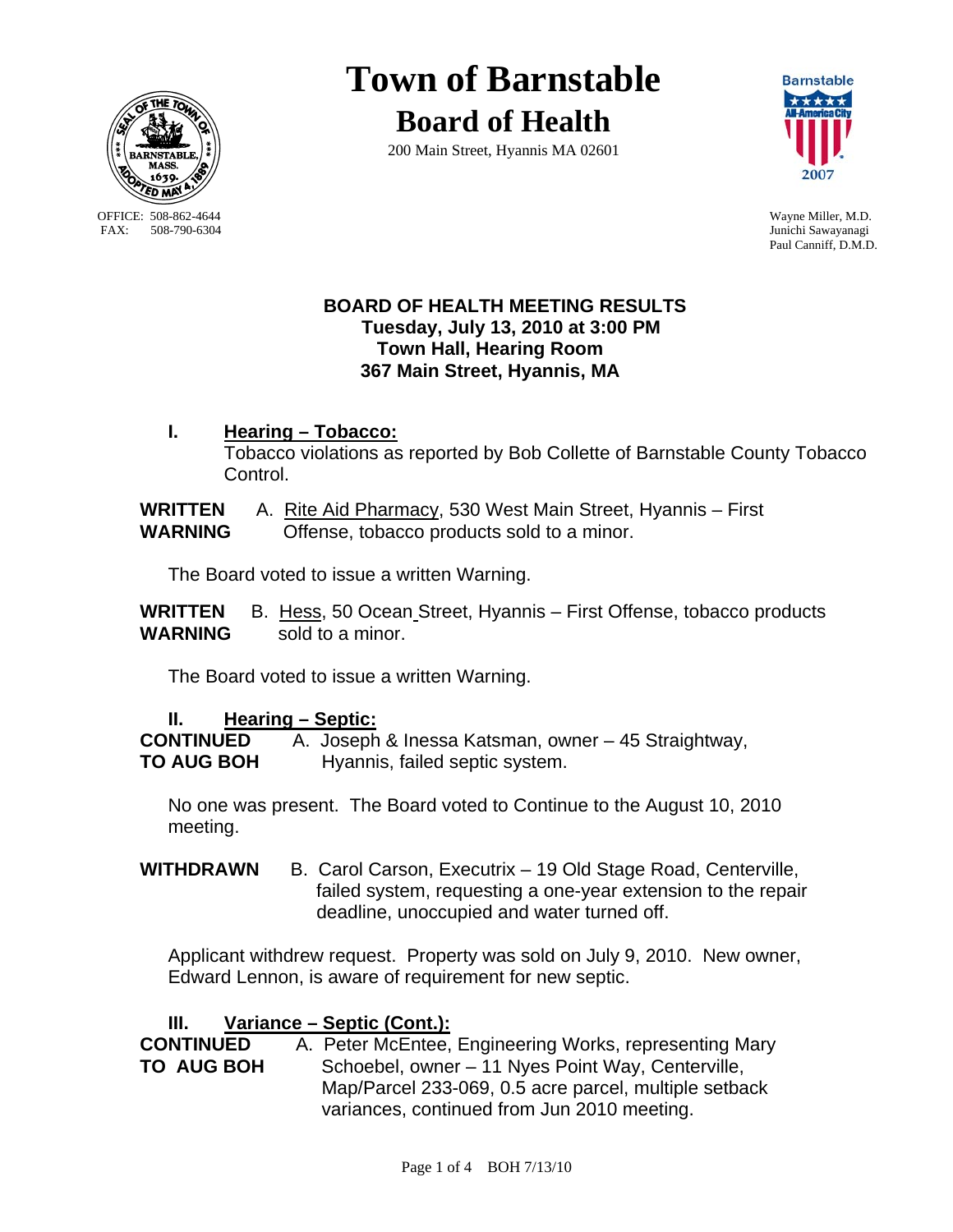The Board voted to approve the septic plan pending the following conditions: 1) the owner will meet the requirements of the regulation by registering a note on the Deed at the Registry of Deeds that there is an Innovative Alternative Septic System and it requires a monitoring plan, and (2) this will be Continued to the August 10, 2010 meeting to review the monitoring plan to be submitted.

**CONTINUED** B. Linda Pinto representing Justin and Martina Larhette, owner – **TO AUG BOH** 10 Flowing Pond Circle, Osterville, Map/Parcel 146-066, 0.36 acre lot, septic failure, one-bedroom deed restriction, proposed increase in flow to a 2 bedroom capacity using I/A system.

Applicant applied for a Continuation to August 10, 2010 meeting.

## **IV. Variance – Septic (New):**

**CONTINUED** A. Daniel Ojala, Down Cape Engineering, representing Dennis and **TO AUG BOH** Susan Ausiello, owners – 80 Cross Street, Cotuit, Map/Parcel 033-029, 0.50 acre lot, 5 variances, upgrade in system, new construction – expansion of habitable space.

The Board determined the property to be an existing three bedroom. Therefore, the plan, as a four bedroom, would be an increase in flow. The property has only one corner of parcel in the Estuary Zone. The septic plan is located outside the zone and, thus, has the ability to be increased.

The Board voted to Continue to the August 10, 2010 meeting to have a revised plan submitted with a full reserve area and four test holes.

## **CONTINUANCE** B. Peter McEntee, Engineering Works, representing Kathleen **TO AUG BOH** Logan, owner – 20 Sunset Avenue (duplex), Centerville, Map/Parcel 226-171, 6,230 square feet parcel, failed septic system, multiple variances due to site constraints.

The Board voted to approve the plan with the following condition: (1) pending the **Continuance** to the August 10, 2010 meeting for approval by the Board of the monitoring plan and (2) a four-bedroom Deed Restriction will be submitted to the Registry of Deeds and a proper copy will be supplied to the Board of Health.

| <b>APPROVED</b>   | C. F.P. Lee, Horsley Witten Group, representing Town of Barnstable |
|-------------------|--------------------------------------------------------------------|
| <b>WITHOUT</b>    | -425 Sandy Neck Road, West Barnstable, Map/Parcel 263-001,         |
| <b>CONDITIONS</b> | 1,188 acres, upgrading septic system, building renovation –        |
|                   | bathhouse/ concession building, using existing grease trap with a  |
|                   | proposed grease trap variance, and one septic variance.            |

Mark Nelson, Horsley Witten Group, presented the plan to the Board. It was noted that the outdoor showers will not have soap used. The Board approved the plans.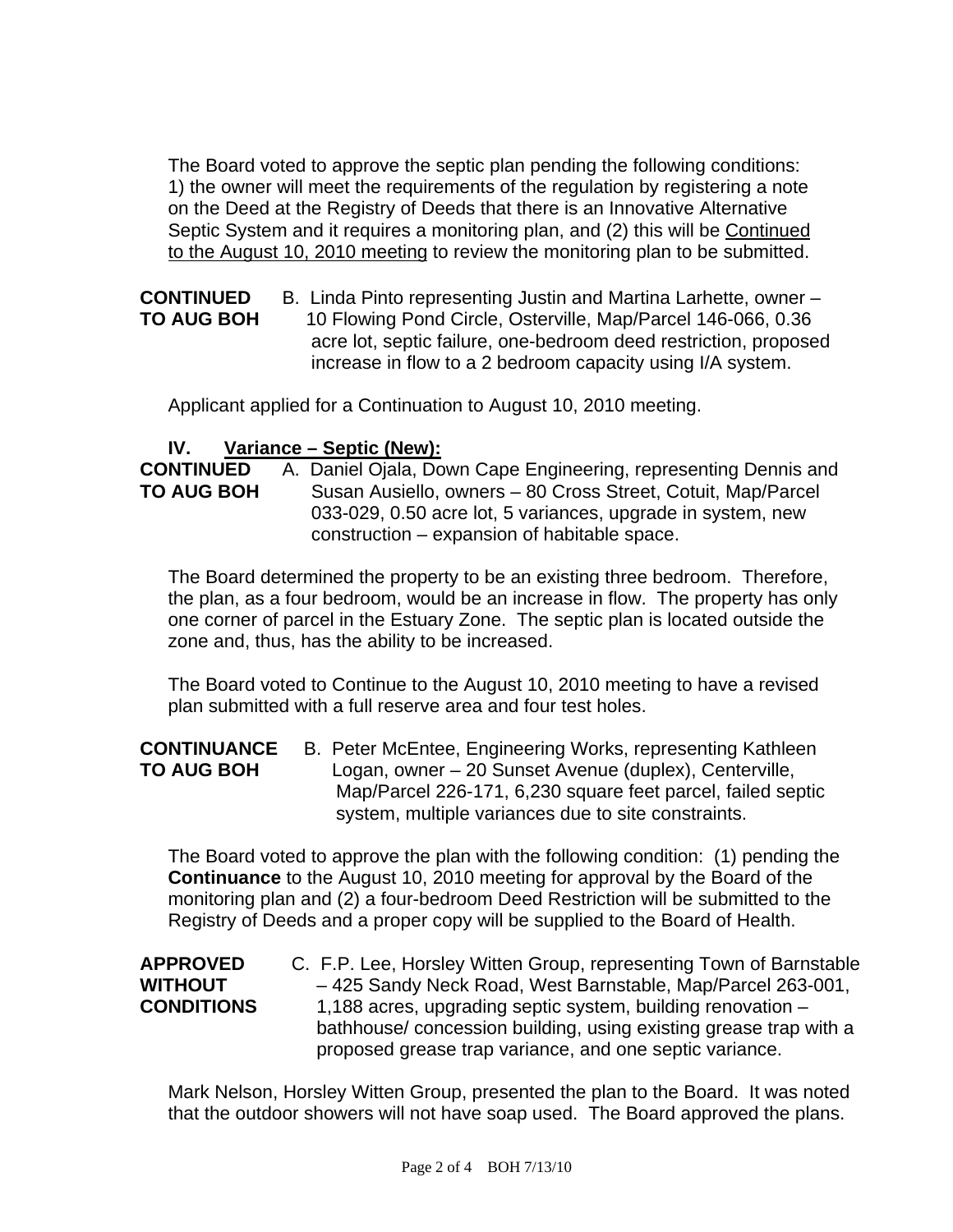The Presby System is for leaching not for treatment of the water; thus, no monitoring plan is required.

The Board voted to approve the plan without additional conditions.

## **V. Variance – Food (New):**

**APPROVED** Temporary Food Event: Michael Regan, Irish Festival to be **WITH CONDITIONS** held at the Melody Tent, 21 West Main Street, Hyannis, on Tuesday, July 27, 2010.

Mr. Bob Bag stated the scheduled time of the event is from 3pm to 10 pm. The Board explained that normally the events are limited to a four hour period without additional cooling. The three approved vendors are: (1) Captain Parker's – bringing chili and clam chowder, (2) Tommy Doyle – Irish Stew, and (3) Chapin's Restaurant – Lobster Rolls.

The Board voted to approve the event with the following conditions: (1) the applicant will provide copies of the package with the three vendors and their servsafe, (2) if the food is served for longer than a four hour period, the procedure must receive the approval of Mr. McKean.

ADDITIONAL: Later, the Board was informed the food will be served for 4 hours (4-8pm).

## **VI. License: Disposal Works (Septic Installer):**

**APPROVED** Brian Reyenger, Crowell Road, East Falmouth, MA

## **VII. Body Art Practitioner Permit:**

**WITHDREW** Rebecca Marona, Centerville, MA, to work at Oottat Tattoo, 599 **APPLICATION** Main Street, Hyannis.

Withdrew. Applicant needs to take Anatomy/Physiology.

#### **VIII. Old/New Business:**

A. Follow up from June 8, 2010 meeting: Safety adjustments made to existing swimming pool at Sandy Terrace – 570 Wakeby Road, Marstons Mills.

The Board discussed a temporary solution for the end of the year. The temporary solution involved additional screen walls, coming out at a right angle from the recently installed ones and reaching approx. 6 feet towards direction of the railing in pool. It was recommended, however, not required, that they attach the screening to be installed to the other recently-installed screening to provide additional strength. This would leave an eight foot opening with the railing in the center of it to enter into the pool.

B. Letter – Albert Colton, owner, 94 Holly Point Rd, Centerville – septic replacement deadline (wants to reserve the right for a hearing).